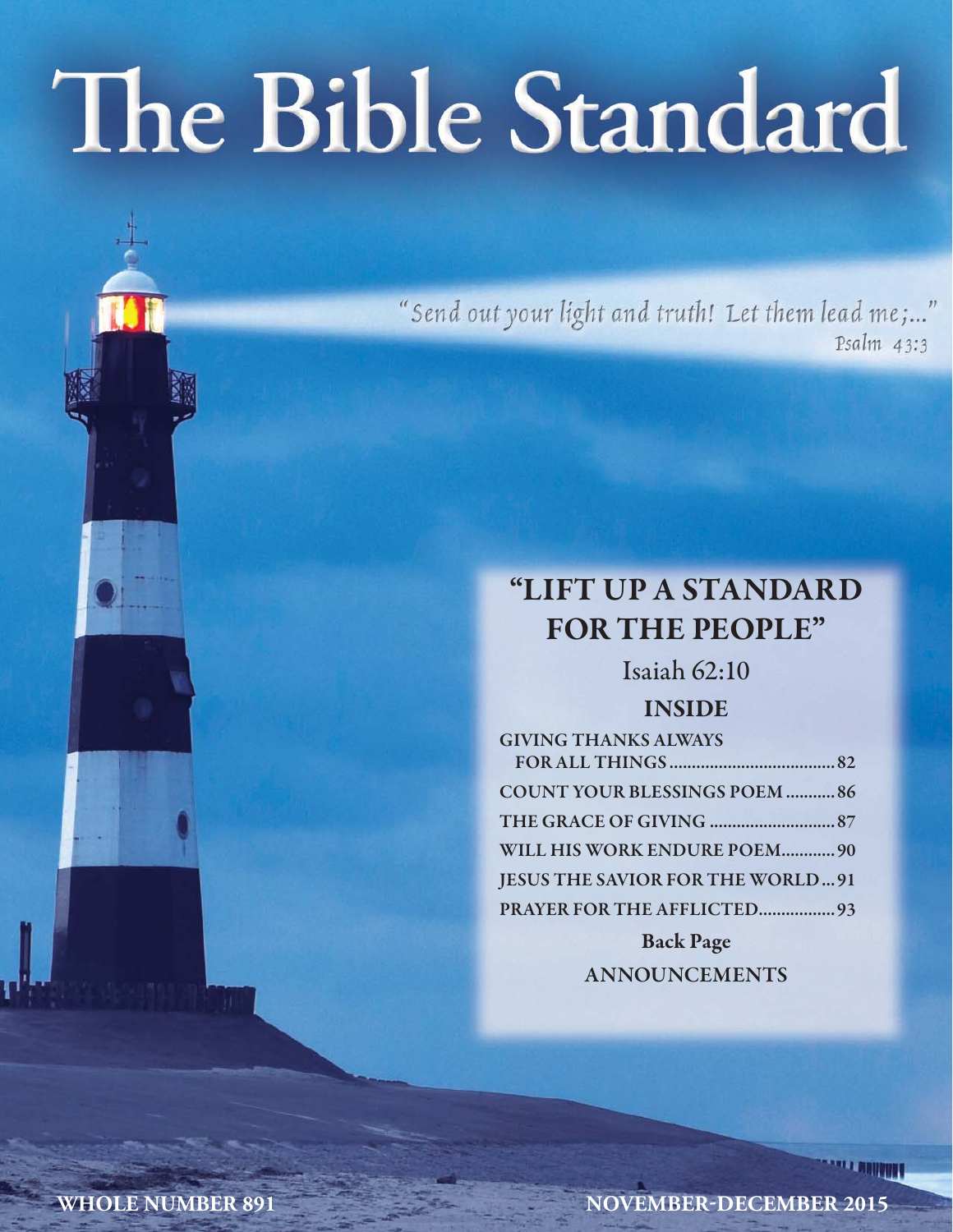# **"GIVING THANKS ALWAYS FOR ALL THING**

*"Be not drunken with wine, wherein is riot, but be fi lled with the Spirit, speaking one to another in psalms and hymns and spiritual songs, singing and making melody with your heart to the Lord, giving thanks always for all things in the name of our Lord Jesus Christ to God, even the Father, subjecting yourselves one to another in the fear of Christ"—*(Eph. 5:18-21 ASV)

From the contrast here made between being drunken with wine and being filled with the Spirit, as well as from the fact that Christians and not worldlings are here addressed, we understand that the wine here refers not so much to literal wine as to symbolic wine the spirit of the world. The Apostle here warns the children of God not to become intoxicated, especially with the spirit of the world, but counsels us, on the contrary, to be

filled with the Spirit of God. It is not enough that we root out and banish from our hearts the spirit of the world, but we must fill ourselves and keep filled with the holy Spirit of God, else the spirit of the world will come in unsolicited and take possession. To be spiritually-minded leads to eternal life.

The spirit of the world—the disposition and sentiments of the world on every subject—we find all about us, and the inclination of our natural mind is in the same direction; it is the mind of the flesh, the carnal mind, the selfish mind. To partake largely of this mind or disposition is to become intoxicated with it; and this intoxication stupefies the spiritual senses, hinders the operation of the reasoning faculties, and so greatly beclouds the vision of Truth that its clear discernment becomes impossible. Such intoxication leads to death (Rom. 8:6). But the Spirit of Christ has the very opposite effect: it is the spirit of power, of love, and of a sound mind (2 Tim. 1:7), whose healthful tendency is to illuminate the understanding and to invigorate every noble faculty of the soul.

The effect of such spiritual invigoration and illumination is joy, peace and praise. When two or three spirituallyminded ones meet, their hearts naturally flow together; and while they make melody in their hearts to the Lord, they often delight to express themselves in singing spiritual songs and in testimonies and prayers of thanksgiving to God the Father in the name of our Lord Jesus Christ. We as children of God should never be so involved with the



cares and vexations of the present life that we can find no cause for thanksgiving; for, being graciously enlightened by His Spirit, we know that all things, however vexing or perplexing or trying they may be, are working together for good to those who love God supremely—to the called according to His purpose (Rom. 8:28). Therefore it is our privilege to rejoice at all times and under all circumstances "Rejoice in the Lord alway: and again I say,

Rejoice" (Phil. 4:4) and "Rejoice evermore" (1 Thes. 5:16). Let it be our good pleasure to always give thanks to God for all things (1 Thes. 5:18).

#### **LET US REJOICE IN SPIRITUAL FAVORS**

While the world marks and rejoices in, and in some cases returns thanks to God for the truly glorious common earthly blessings which our loving and benevolent Father showers alike upon the evil and the good, let our hearts rejoice not only in these things, but also in the higher spiritual favors bestowed only upon the fully consecrated child of God, giving thanks always and for all things to God the Father in the name of our Lord Jesus Christ.

Truly this is a happy frame of mind to be in, and those who can maintain it at all times and under all circumstances have reached an admirable attainment of Christian character and experience. All of us have trials and vexations. We must keep the end in view. Let us live above the clouds, in the sunshine of God's love, and patiently and even thankfully submit to our painful trials and ordeals in the hope of attaining the glorious end designed by Divine providence; "And not only so, but we glory in tribulations also: knowing that tribulation worketh patience; And patience, experience; and experience, hope: And hope maketh not ashamed; because the love of God is shed abroad in our hearts by the holy Spirit which is given unto us" (Rom.5:3-5).

With this beautiful frame of mind produced by the rich

The Bible Standard—(ISSN: 1556-8555) Publisher, the Bible Standard Ministries (LHMM)—Address: Bible Standard Ministries, 1156 St. Matthews Road, Chester Springs, PA, 19425-2700, U.S.A. Editor, Leon J. Snyder. Periodicals Postage paid at Kutztown, PA. Postmaster: Send address corrections to The Bible Standard, 1156 St. Matthews Road, Chester Springs, PA, 19425-2700; Rates: One year's subscription—\$12.00 (6 issues); single issues—\$2.50 each. **Web Site: www.biblestandard.com**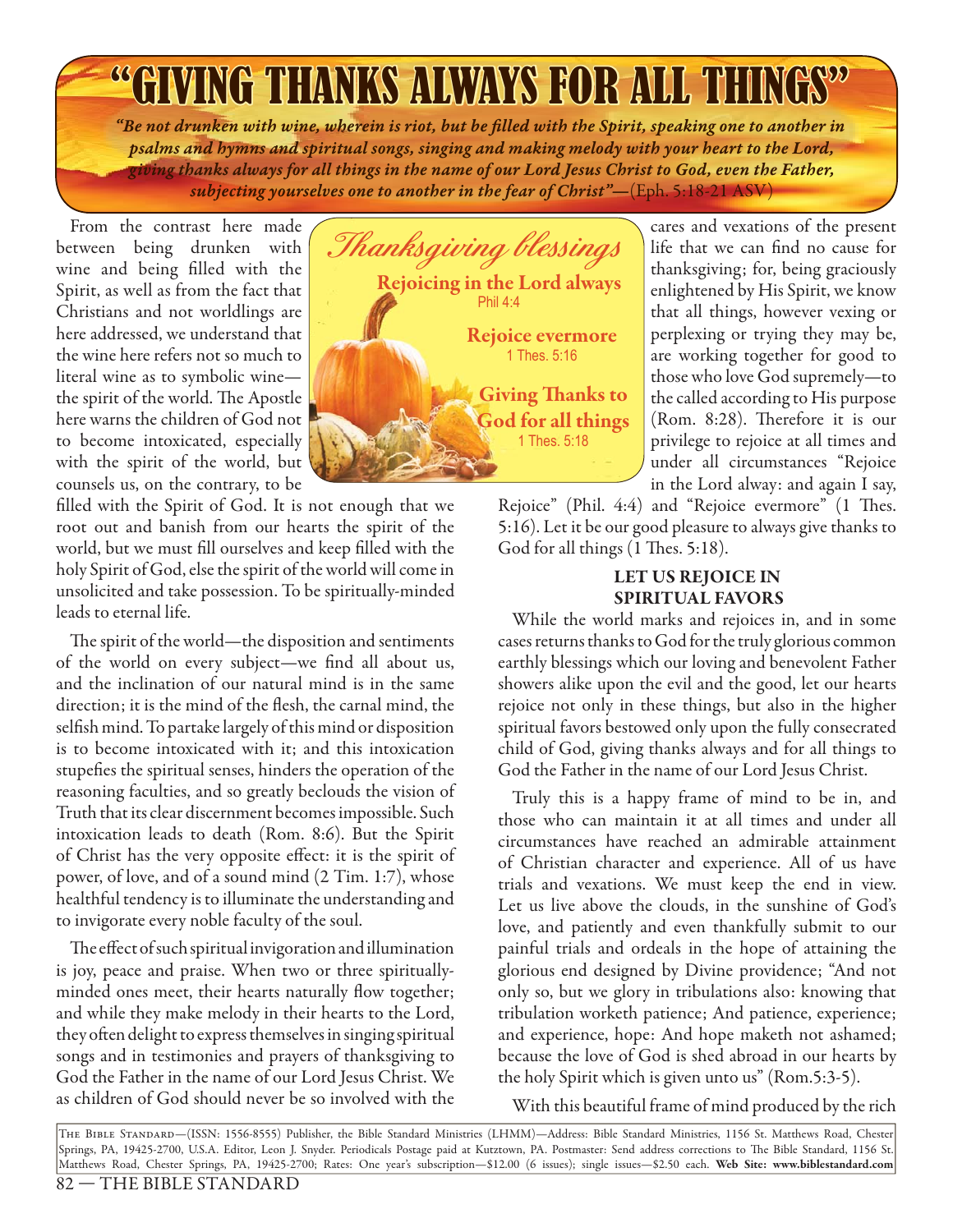indwelling of the Spirit of God, the Apostle links the grace of humility or submissiveness—"subjecting [submitting] yourselves one to another in the fear [reverence] of Christ." Where the spirit of joy and thankfulness reigns, pride finds little place. Let us each in lowliness of mind and in the reverence of Christ submit ourselves to one another for helpful, loving counsel or criticism. By mutually taking heed to God's Word and seeking to

measure up to all its requirements, we as His people may be conformed to the image of His Son.

Let the following texts be of encouragement to us as we seek to serve Him and the brethren. John 13:15 "For I have given you an example, that ye should do as I have done to you." Eph. 5:10 "Proving what is acceptable unto the Lord." Phil. 2:5 "Let this mind be in you, which was also in Christ Jesus."

In view of the urgent necessity of sober

watchfulness and close attention to God's will regarding us, the Apostle calls upon all who are to any extent intoxicated and stupefied by the spirit of the world, saying, "Awake thou that sleepest, and arise from the dead, and Christ shall give thee light" (Eph. 5:14). In other words, put away the worldly spirit and awake to the importance of being filled with the Spirit of God, and look to Him for the light of Truth that will surely follow, with its blessed, invigorating, health and life-giving influences.

"See then that ye walk circumspectly [carefully, picking your steps]" (v. 15). Oh, how carefully we must walk, to please God! We must walk, not like ignorant persons, but as wise men, redeeming the time (taking advantage of our opportunities) because the days are evil. The times are perilous (2 Tim. 3:1-8), and only by sobriety and the wisdom of meekness and looking to Christ our Leader shall we be able to walk our difficult way to its glorious goal. "Wherefore," the Apostle adds, "be ye not unwise, but understanding what the will of the Lord is" (v. 17). And may the will of God and the joy and peace of God fill our hearts and leave no room for the spirit of the world to intrude upon us. Let us take time for solemn thought, both as to the past and as to the future.

When looking over the past, we can all, if we are honest with ourselves before God, recognize that, although we have done some good and have made some progress, we are guilty of many sins, both of commission and of omission; we have done many things that we should not have done, and have left undone many things that we should have

**It's only when you live the** *Prayer* **of** *Th anksgiving* **that you live the POWER of**

*Trusting God*

done "For that which I do I allow not: for what I would, that do I not; but what I hate, that do I" (Rom. 7:15). If we have never come to God in His appointed way, or if we have come to Him but have more or less backslidden, now is a good time to repent and seek the Lord's well done good and faithful servant.

We quote John Wesley "I preached on the righteousness of the law and the righteousness of faith. While I

was speaking, several dropped down as dead and among the rest such a cry was heard of sinners groaning for the righteousness of faith that it almost drowned my voice. But many of these soon lifted up their heads with joy and broke out into thanksgiving, being assured they now had the desire of their soul—the forgiveness of their sins."

We should come to God through Christ Jesus, who died for us to set us free from Adamic condemnation; and "if we confess our sins, God is faithful and just to forgive us our sins,

and to cleanse us from all unrighteousness" (1 John 1:9). "There is therefore now no condemnation to them which are in Christ Jesus, who walk not after the flesh, but after the Spirit" (Rom. 8:1). Surely, in looking over the past, we can thank God for His bountiful mercies and providences on our behalf, and with the Psalmist can truly say, "If I would declare and speak of them, they are more than can be numbered" (Psa. 40:5).

Looking to the future, we realize our fallen condition, our imperfections, frailties, impediments and insufficiencies to face the coming experiences in our own strength. We may feel like crying out, "O wretched man that I am! Who shall deliver me from this body of death" (Rom. 7: 24)? If we feel a need of physical healing or have infirmities that hinder us in our service for the Lord, we may receive benefit and rest more fully in His providence for us by considering what He did for the Apostle Paul. It will help us to come out of the valley of weakness and to find the key and open the door to higher levels in our development as Christians.

St. Paul's experience is briefly stated in 2 Cor. 12:7-10 "And lest I should be exalted above measure through the abundance of the revelations, there was given to me a thorn in the flesh, the messenger of Satan to buffet me, lest I should be exalted above measure. For this thing I besought the Lord thrice, that it might depart from me. And he said unto me, My grace is sufficient for thee: for my strength is made perfect in weakness. Most gladly therefore will I rather glory in my infirmities, that the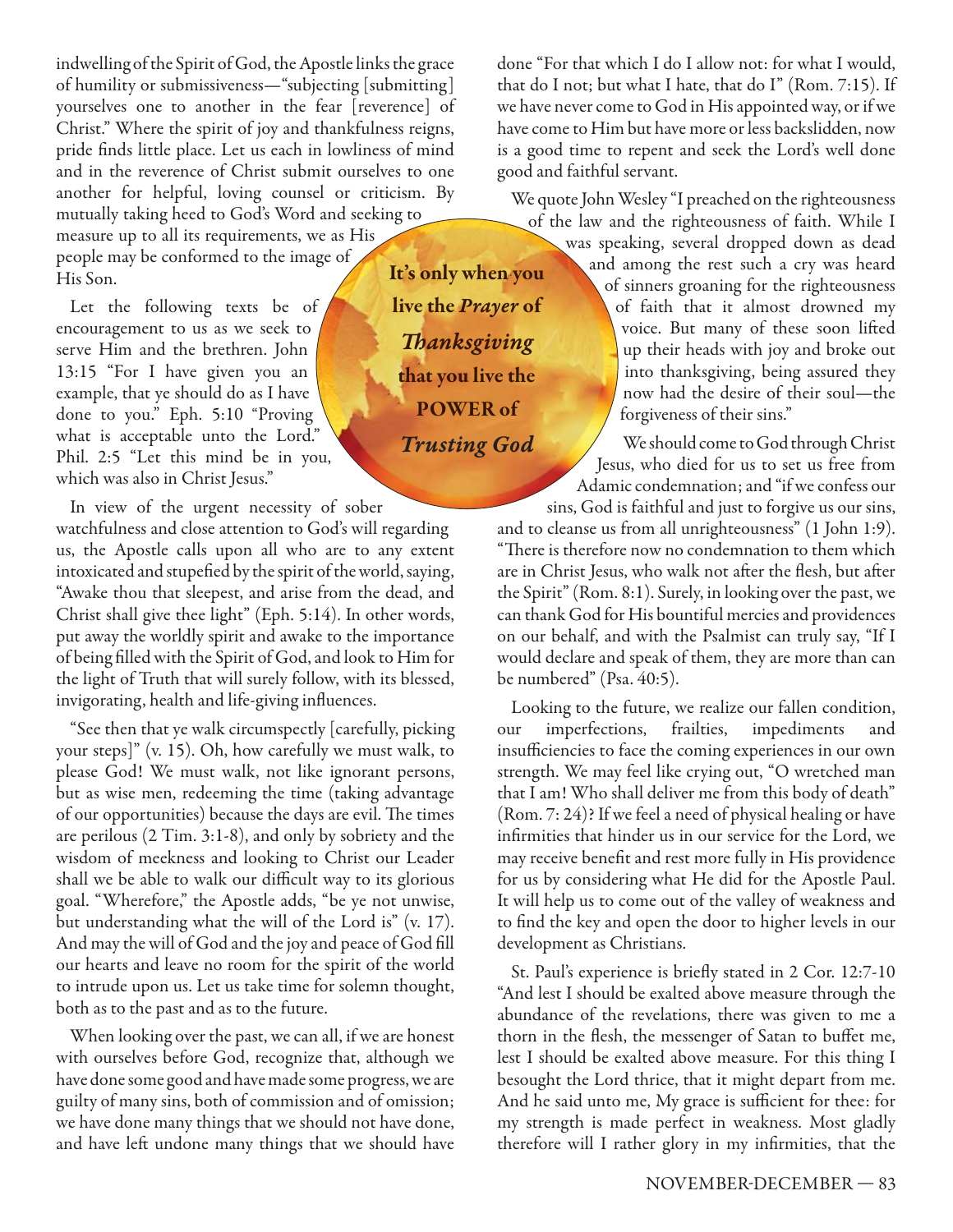power of Christ may rest upon me. Therefore I take pleasure in infirmities, in reproaches, in necessities, in persecutions, in distresses for Christ's sake: for when I am weak, then am I strong."



This was the language of an overcoming saint, meekly bowing to the Divine will. Noble, loyal, true and strong in character as the Apostle was, he nevertheless realized that he was a member of the fallen human race, and, in common with all

humanity, was subject to frailties. God had called him to a most important and glorious work—that of bearing the Gospel to the Gentiles; and, for the benefit of the whole Church, to him were granted special and wonderful revelations, even above those granted to other honored and beloved Apostles.

He was caught away in mental vision to the third heaven—the new dispensation (2 Pet. 3:6, 7, 13; Isa. 65:17), the Millennial reign of Christ—and was shown things (doubtless the Plan and purpose of God, as now made manifest to us, largely through his writings in the light of this Harvest period) but not lawful to be uttered then, because not then due to be expounded to the Church "How that he was caught up into paradise, and heard unspeakable words, which it is not lawful for a man to utter" (2 Cor. 12:4). Upon him devolved the care of all the churches of the Gentiles, and great were the responsibilities of his office. Though his position was a most laborious and trying one, requiring of him great fortitude, zeal, energy and self-denial to fill it, it was also one of great honor.

And Paul appreciated the honor of such intimate fellowship of service with the Lord, and manifested his appreciation by untiring zeal and enthusiasm. But even in this the Lord recognized a personal danger to His beloved and faithful Apostle—a danger of pride and selfexaltation, which, if it should develop, would soon make him unfit for further service and rob him of his future reward. So the thorn in the flesh was permitted. It came, not from the hand of the Lord, though by His permission; but, as the Apostle affirms, it was "the messenger of Satan to buffet" him.

A thorn in the flesh is always a painful thing; and whatever this may have been (we believe it was his weak eyesight), it was something severely trying to Paul. At first

he thought only of the pain and annoyance it caused him, and of its hindrance to him in the Lord's work; it was a messenger of Satan that he was eager to get rid of. Three times he besought the Lord for its removal. But no, it had come to stay, and the Lord mercifully made him to realize that though it was very undesirable to the flesh, it was nevertheless profitable to him spiritually; for otherwise he might become exalted overmuch.

The implication of weakness the Apostle humbly accepted. He did not resent it and begin to boast of his strength and to reproach the Lord for not exerting His power for its removal; but, on the contrary, with grace and gladness he accepted the Lord's judgment of his heart, and His estimate of his strength, and appreciated the love that He cared for him personally, while through him the Lord was ministering to the whole Church.



Yes, praise the Lord! He chooses His own instruments and whets, grinds and polishes them for more effectual service, and wields them with force and power in the service of His people; but in all the painful and laborious service He has special care also for His willing and faithful instruments. He will not suffer them to be tried beyond that which they are able to endure (1 Cor. 10:13); nor will He suffer them to be exalted without some counterbalancing thorn in the flesh to preserve their equilibrium.

The answer to the Apostle's prayer, although not an affirmative answer to his request, was a blessed consolation—"My grace [favor] is sufficient for thee: for my strength is made perfect in [supplements] weakness" (2 Cor. 12:9).

This is the blessed consolation also of every other truly submissive Christian heart. Yes, even today how many of the Lord's consecrated people (saints, in the wide sense includes those consecrating between the ages) are tempesttossed and sorely tried in these days! Doubtless many of them have earnestly besought the Lord to remove this or that trial or affliction; but the piercing thorn still remains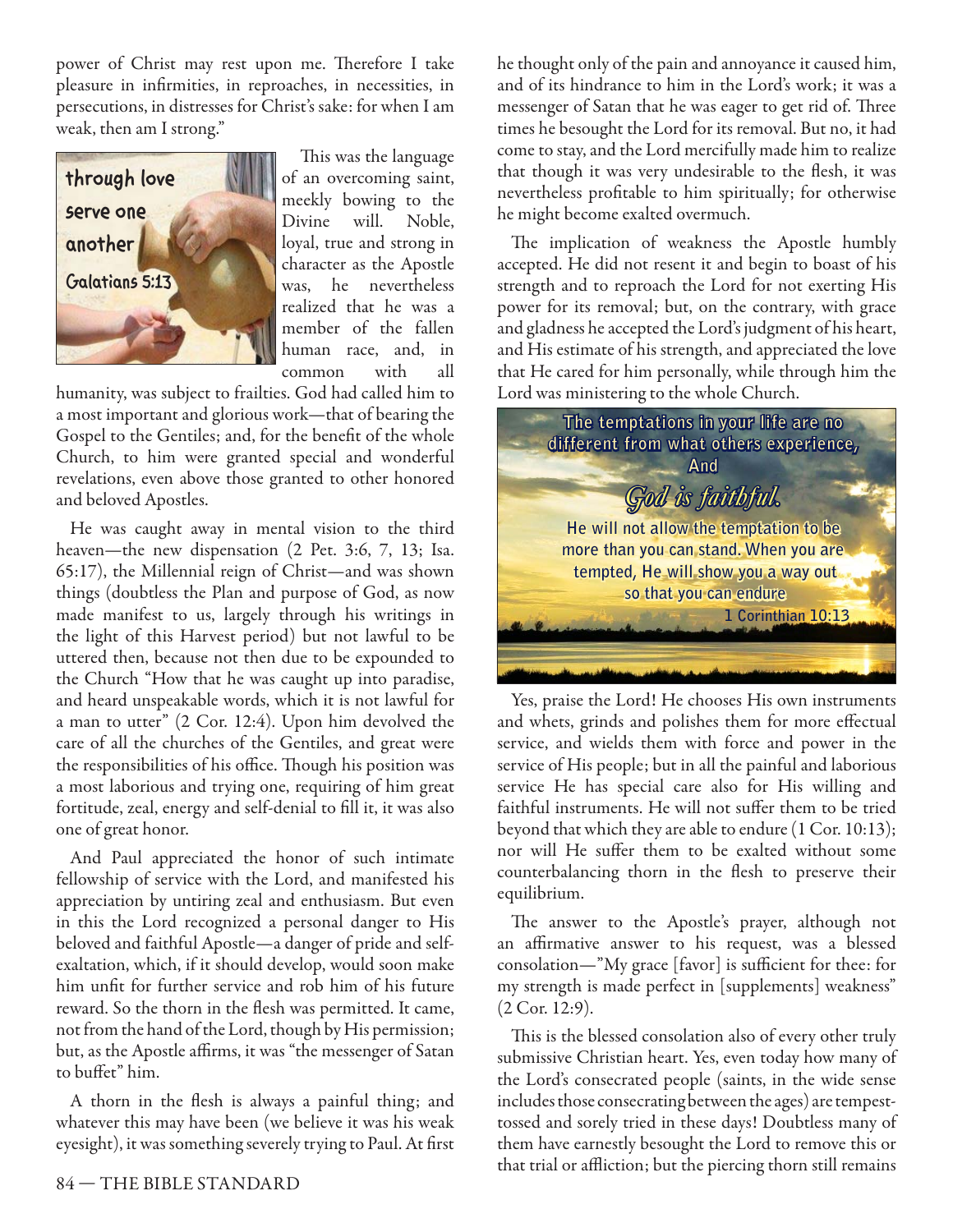for their discipline and perfecting. Let all such, like the

Apostle Paul, give ear to the Master's voice—"My grace  $[$  favor $]$  is sufficient for thee." What if other friends forsake you if you have My favor, My love, is that not sufficient? And what though the flesh be weak and the heart sometimes faint—My strength shall supply your lack; and while you walk in the way of My appointment, your weakness shall only the more manifest the power of God.

What sincere child of God has not realized, in times of greatest need and extreme weakness, the power of God on his behalf, supplementing his weakness with strength from above? And when the task

was accomplished to which the Lord had called him and for which he felt so incompetent of himself, who has not realized in the outcome the wonderful power of God?

In view of such a gracious provision to supplement his weakness with the Divine strength, the faithful Apostle meekly responded, "Most gladly therefore will I rather glory in my infirmities, that the power of Christ may rest upon me." Having put forth all his own energies and having faithfully used his own ability to its fullest extent as a wise steward, it was his joy to recognize the hand of the Lord

working with him—by miracles and signs and with demonstrations of the Spirit and of power "And my speech and my preaching was not with enticing words of man's wisdom, but in demonstration of the Spirit and of power" (1 Cor. 2:4; Acts 19:11, 12). These demonstrations of Divine power, supplementing Paul's faithful use of his natural abilities, were the Lord's endorsement of all he did—

the manifestations of Divine approval both to himself and to others, and consequently a cause for great rejoicing.

With the Apostle it is also the privilege of all God's children to have their weakness supplemented by Divine grace, while they meekly and faithfully use their talents in the Lord's service. And so all the faithful to this very day may rejoice in tribulations, infirmities and perplexing situations, realizing that God overrules in all things and supplies the needed strength, causing "all things" to "work together for good to them that love God" (Phil. 4:13, 19; Rom. 8:28). Only as we use the key of His promised allsufficient grace will we be able to ascend from our valley of weakness to heights of greater strength and attainment above otherwise insurmountable obstacles.



**GOD LOOKS AT THE HEART.** 

But to rejoice in tribulations (Rom. 5:2-5), to endure

meekly and patiently a sore thorn in the flesh, and even to glory in such personal infirmities as make the power of Christ the more manifest, is not possible except to those whose hearts are in fullest accord with the loving purposes of God. If the heart be influenced by pride, selfexaltation, ostentation, love of fame or wealth or any worldly ambition, joy in tribulation is impossible. But if the old ambitions and desires of the flesh are kept under, and faith, hope, love, meekness, obedience, zeal, etc., are all alive and active, we will have the consciousness of God's favor, extended through Christ, and then we can rejoice in every experience.

This is true of all who follow the example of Jesus and of the Apostle Paul  $(1$  Pet. 2:21; 1 Cor. 11:1). The Master truly said of His followers, "Without me ye can do nothing" ( John 15:5). God's power operates through our Lord Jesus and the Word of Truth, in all of His consecrated people, in proportion as they call on Him and rely in His strength; and this power can operate in the weakest as well as in the strongest of His people.

God's grace through Christ is sufficient for all and

... through whom we have gained access by faith into this grace in which we now stand. And we rejoice in the hope of the glory of God. Not only so, but we also rejoice in our sufferings, because we know that suffering produces perseverance; perseverance, character; and character, hope.

Romans 5:2-4

for every time of need. We are not to forget, however, that this great sufficiency is not poured out upon God's people unconditionally, but in answer to their recognition of their need and their prayerful request for grace sufficient in every time of need. He who marks the sparrow's fall and numbers the very hairs of our heads (Luke 12:6, 7) will not let our supplications for needed strength go

unheeded; "And God is able to make all grace abound toward you; that ye, always having all sufficiency in all things, may abound to every good work" (2 Cor. 9:8).

"A sensible thanksgiving for mercies received is a mighty prayer in the Spirit of God. It prevails with Him unspeakably." John Bunyan

#### **U.S. THANKSGIVING DAY**

We add to the bountiful supply of spiritual food—a beautiful and appropriate custom that prevails in the United States—the setting apart of one day a year (the fourth Thursday in November) as a day of special thanksgiving to God for the harvest bounties and all the other blessings of the past year. Of those who are thankful,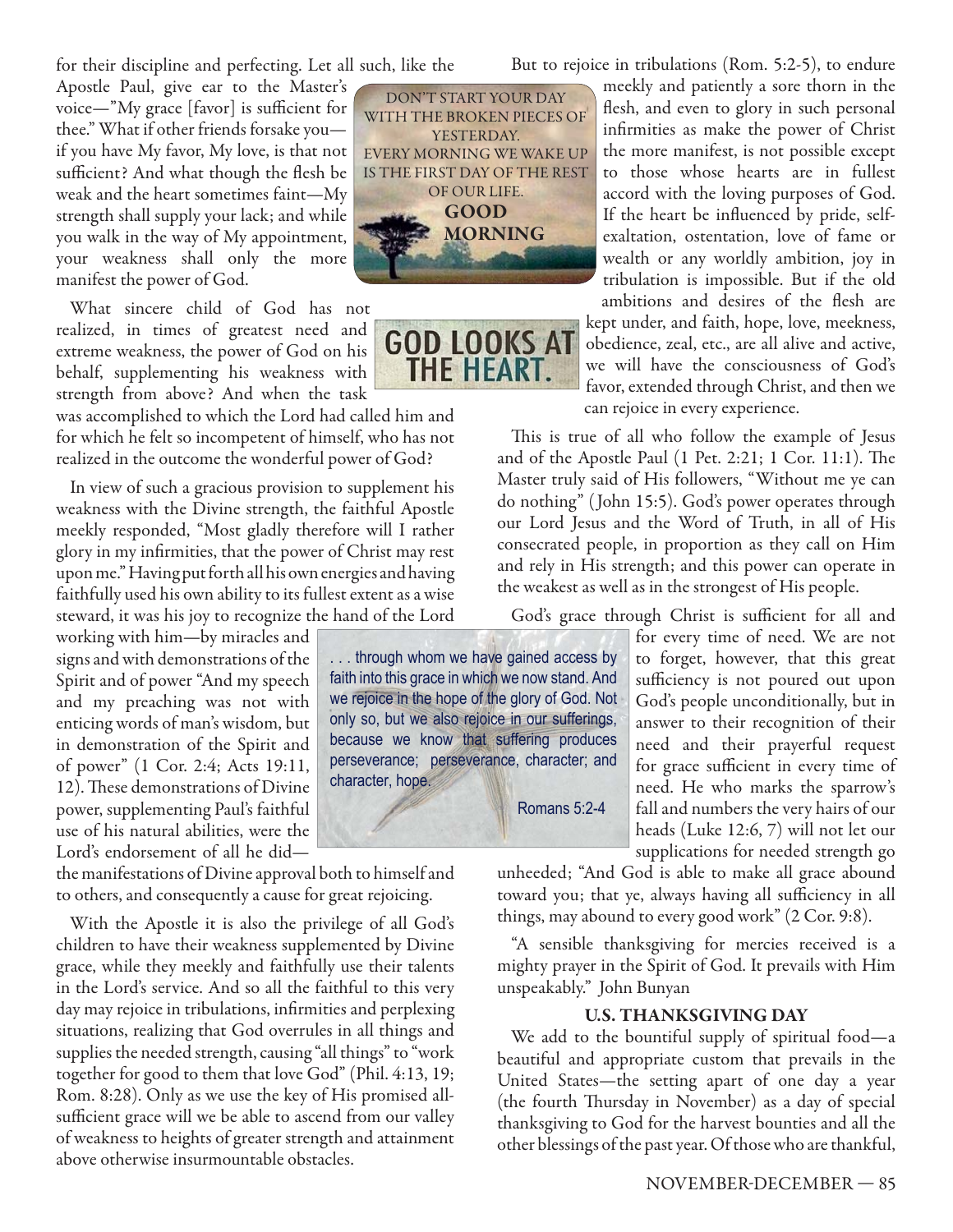many people of the world and less-enlightened Christians sincerely give thanks to God for only the common earthly blessings of this present life—for the air, sunshine and rain, for bountiful harvests, for clothing, shelter, food and drink, for good health and for seasons of comparative peace. Yes, blessed be God, out of His abundant mercy these rich earthly blessings are more or less common to all—to the just and to the unjust (Matt. 5:45)—and it is well that the attention of all men should be called to mark and consider them. "In every thing give thanks: for this is the will of God in Christ Jesus concerning you" 1 Thes. 5:18).

With the majority, it has deteriorated into mere formalism and an occasion for family gatherings and for feasting liberally on food and drink—a holiday. The cause of this deterioration is the growth of unbelief, and unbelief has grown with higher education. The educated, repelled by the false pictures of the Almighty inherited from the creeds of the Dark Ages, have in many cases turned away from the true God of the Bible, and in some cases, from any conception of a personal God; and many of these are instructing the flower of the rising generation in infidelity to and unbelief in the Bible. For the consecrated believer



DO not count, when day is o'er, Daily loss from life's rich store; But the gains, however small, Count them daily, one and all:

Every sweet and gracious word, Every pleasant truth you've heard; Every tender glance and tone, Every kindly deed you've known;

Every duty nobly done, Every rightful victory won— Treasure all, and count them o'er As a miser counts his store.

we sing Psalm 69:30 "I will praise the name of God with song, And shall magnify Him with thanksgiving."

However, these blessings indicate no special favor to any of the nations or kingdoms of this world, all of which are soon to pass away and give place to the universal Kingdom of God on earth. God in His supervision of the nations usually does not prevent but merely overrules their free course, so that they may not interfere with His own wise ends but rather ultimately minister to them—in the same sense as it is said that He makes even the wrath of man to praise Him. Psa. 76:10 explains this thought very nicely "Surely the wrath of man shall praise thee: the remainder of wrath shalt thou restrain." Also, "Give thanks unto the LORD, call upon his name, make known his deeds among the people" (1 Chron. 16:8). May these words bring rich blessings to Jehovah's dear people who have full trust in Him and because of our deep devotion He loves, cares for and will ever keep "as the apple of his eye" (Deut. 32:10).

How wonderful it is to belong to God, to feel the warmth of His great love and ever to find in Him "our refuge and strength, a very present help in trouble" (Psa. 46:1)! \* \* \* \* \* \* \* \*

> But if bitter word or thought Have a bitter harvest brought; If some foeman hath assailed you, Or the friend most trusted failed you;

If unkindness and untruth Have to you brought saddest ruth, Blot the score without delay— Keep no record of the day.

Keep no record of the care, Loss and cross we all must bear; On the page of memory write Only what is fair and bright.

Let all evil things go by; Still, with brave endeavor, try Simple joys to multiply. Thus you'll learn how large a sum Will with faithful reckoning come.

Long as after cloud and rain Blessed sunshine comes again, Long as after winter's gloom Summer roses bud and bloom,

Long as we have with us here One sad heart that we may cheer, Long as love gilds sorrow's cross, Life's rich gain o'erpays the loss.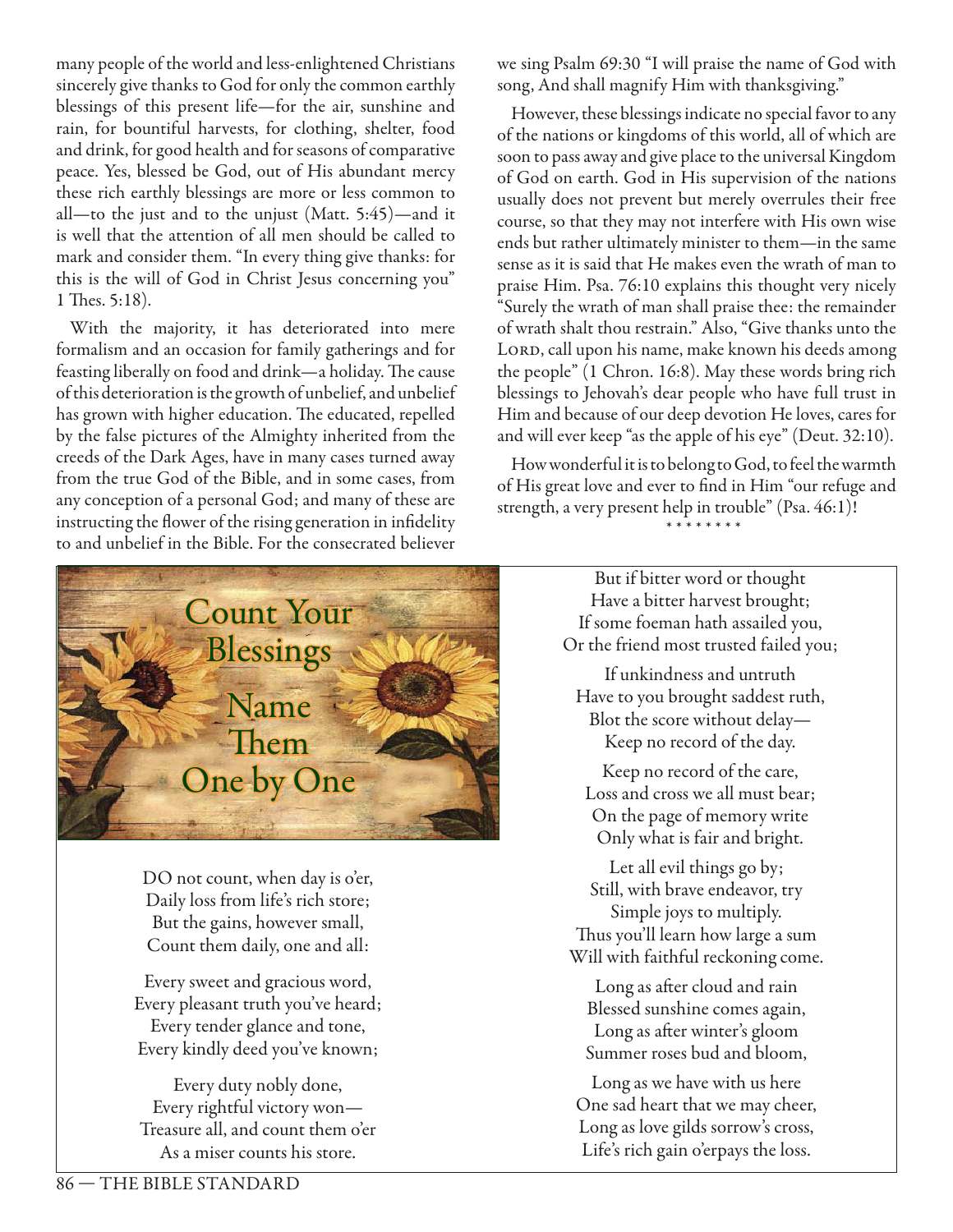# THE GRACE OF GIVING

*"In all things I gave you an example, that so laboring ye ought to help the weak, and to remember the words of the Lord Jesus, that he himself said, It is more blessed to give than to receive." —* **Acts 20:35 [ASV]**

Jehovah in His great love made the supreme example of "the grace of giving" by giving His only begotten Son and in "the grace of giving" Jesus willingly gave His own life for us, and it is quite fitting that we in following Their examples give good gifts to others, especially to those of our own families and to those of the Household of Faith who are in need.

We are BLESSED to be a blessing, and that's what GIVING is all about.

C h r i s t i a n benevolence is manifested in giving to the weak, the poor and the unfortunate

and philanthropy is the lesson inculcated in Acts 20:35. The general disposition of the fallen nature is to give adherence or support to the strong and to expect weaker ones to rally around and uphold us. This is however selfpleasing—the way of the fallen nature. But the method of the followers of Christ is to be the reverse of this. They are to be on the lookout for the welfare, the interests and the comforts of others, especially of those in their own families and of the weaker and less fortunate members of the Household of Faith. The stronger of the brethren in Christ should take pleasure in helping the weaker and the less able, and so far as possible in bringing all up to the stature of manhood in Christ "We then that are strong ought to bear the infirmities of the weak, and not to please ourselves. Let every one of us please his neighbor for his good to edification" (Rom.  $15:1, 2$ ).

GENEROSITY is realizing that you are so blessed that you can't help but allow it to OVERFLOW into the lives of those around you and in need.

Our text was addressed to the Ephesian Elders and is on behalf of needy Christians. Naturally the question arises; "Why should gifts be

given to needy Christians?" There are several reasons why this should be done:  $(1)$  Their needs, which often cry out loudly for satisfaction; (2) the able ones need to practice

giving; (3) God's invitations and promises; (4) God's gifts, especially the gift of His Son, which is always foremost to mind and heart. These are four strong reasons for giving.

Our study is addressed to the Corinthian Church, and is on behalf of the Christians in and about Jerusalem. Naturally the question arises, "Why should collections have been made then for the Christians in Jerusalem any more than for the Christians at Corinth?" There were three reasons why this should be done: (1) A severe famine had prevailed in the vicinity of Jerusalem; (2) Jerusalem was not a commercial city and therefore money was less plentiful there; (3) apparently those in and about Jerusalem who received the Gospel were chiefly the poor.

Moreover, from the open persecution of the Truth there we can readily judge that there was also a great deal of quiet opposition to all who sympathized with the Gospel of Christ. As small-shop people, they were probably boycotted; and as laborers, they were probably rejected as far as possible, except as necessity might demand their services. On the contrary, the cities of Asia Minor, Macedonia and Achaia were prosperous; and as far as we may judge, the class which accepted the Gospel was in many cases better off in temporal ways.

The only thing better than having abundance is GIVING ABUNDANTLY.

The question naturally arises, "Why should the same Gospel attract the wellto-do classes in

Asia Minor and Greece and repel the majority outside the poor class in Judea?" The answer would seem to be that among the Jews, who had been long acquainted with the true God and His gracious promises of Messiah, a religious pride had developed, especially among the wealthy and the learned. Moreover, because their religious system was in advance of every other religious system in the world, the learned attributed a like superiority to themselves individually. They "trusted in themselves that they were righteous, and despised others" (Luke 18:9).

This was the reason for Israel's blindness to the Gospel. The religious leaders and theologians were so self-conceited, and relied so implicitly upon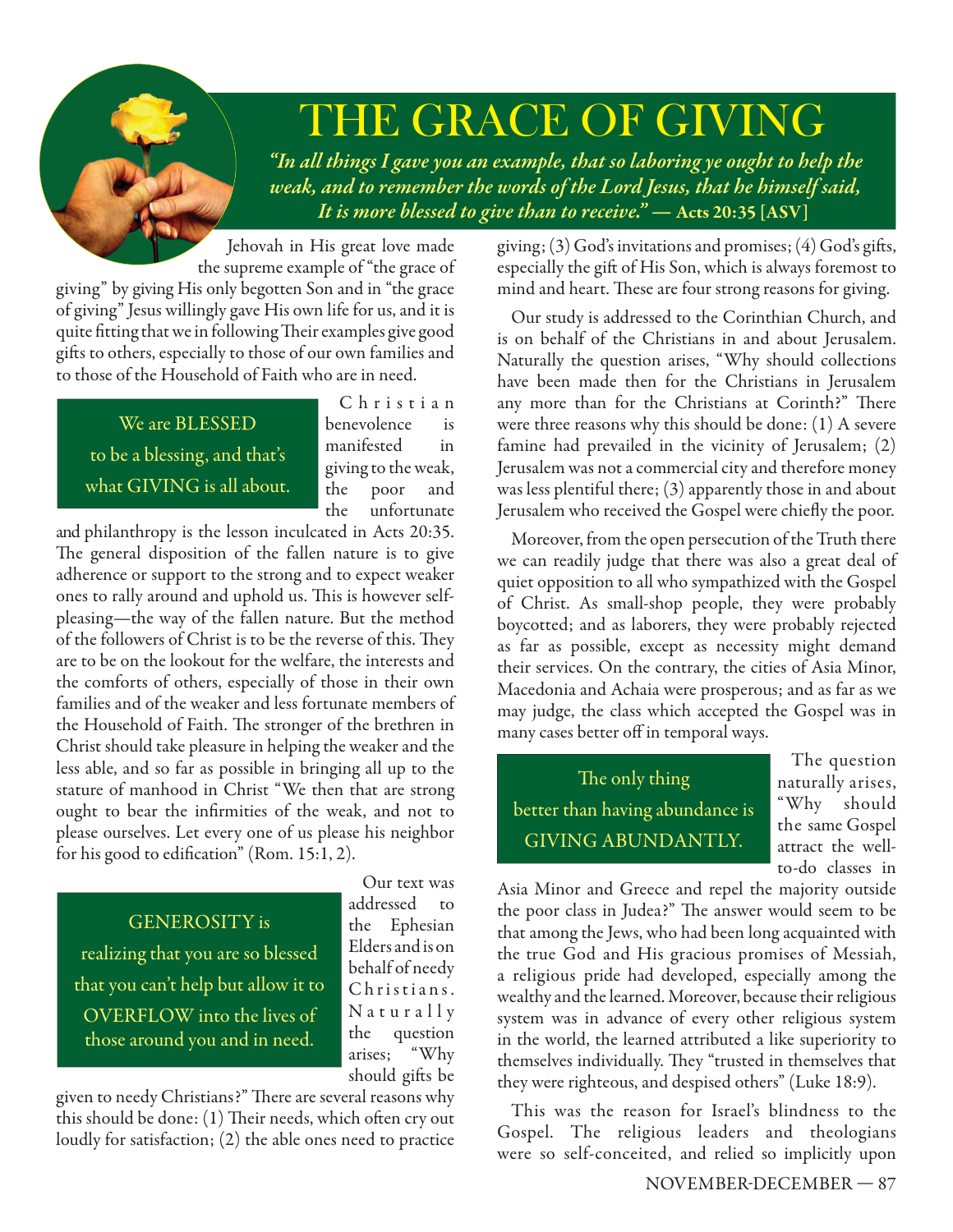their interpretations of the Divine promises as centering in themselves, that they could not regard the humble Nazarene and His unlearned followers except as impostors. Later, when the Gospel

began to be preached to the Gentiles, the opposition of the Jewish theologians was increased; for it was utterly contrary to every thought of their religious pride that God would accept either the humble Jews or the Gentiles to His favor, and reject themselves, the leading representatives of His cause and work ( John 7:43-53).

Among the Gentiles, however, the case was very different. While the illiterate masses were firmly bound by the superstition of their various religions, those who were of an honest mind among the better educated were quick to discern that many features of their own religion were merely superstitions. Probably they had been

somewhat attracted to the Jewish religion as being much more reasonable than their own; for we find that the Gentiles readily resorted to the Jewish synagogues. We can easily recognize that the Jewish religion would of necessity be unsatisfactory to them, since it would appear to be very narrow, limiting the Divine blessings in a special manner to Israelites only. This did not sit well with the Greeks who considered the Israelites rather inferior in the arts of that time. But the Gospel, throwing wide open the door to those of every nation, people, kindred and

tongue who desired righteousness would naturally commend itself to the class which we are describing, as being the most reasonable explanation of the Jewish doctrines and their grand eventual outcome, the meaning of which had long been hidden.

At all events, the saints at Jerusalem were poorer than were the saints at Corinth. Therefore it was appropriate that the Apostle should suggest to the Corinthians the propriety of sending a gift to Jerusalem. We should keep in mind that there were no provisions, as in some countries in our day, for governments to assist the poor, weak and unfortunate. It usually devolved upon family, friends and fellow Christians to do so. Living at a time when the conveniences for transferring money were very inferior to the very poorest known today, the various congregations could send their gifts only at the hand of the Apostle when he would go to Jerusalem.

88 — THE BIBLE STANDARD St. Paul's words intimate that the suggestion which he had made to the Corinthian brethren nearly a year before

**God** has perfect timing; never early, never late. It takes a little patience and it takes a lot of faith but it's worth the wait. had been well received, and the collections zealously entered upon. For this reason it was superfluous for him to write in this connection any of the particulars respecting the necessity for this collection.

But he hints to them that there was a bare possibility that the work zealously begun a year before might not have been patiently carried out; and that after he had boasted somewhat to others of their love and zeal for the LORD, he would regret, when he came to them in route to Jerusalem, if it should be found that after all they had failed to have their donation ready.

In his previous letter to the Corinthians, the Apostle had suggested methodical systematic charity saying, "Now concerning the collection for the saints, as I have given order [instructions] to the churches of Galatia, even so do ye. Upon the first day of the week let every one of you lay

> by him in store, as God hath prospered him, that there be no gatherings when I come" (1 Cor. 16:1, 2).

**WHEN A MAN'S WAYS please the Lord** HE MAKES EVEN HIS ENEMIES **to be at peace with him.**

PROVERBS 16:7

It was the Apostle's experience, as it is the experience of all thoughtful people, that systematic charity is better than spasmodic giving. Not only is the result generally larger, but the influence upon the giver is more beneficial; for it keeps before the mind an object, a service to be rendered as unto the LORD. With many, almost the only opportunity for serving the LORD's cause is that of contributing money. Of course,

where a consecrated child of God can do so, it is far

better that he should give to the LORD's people after the manner of St. Paul and his traveling associates—giving spiritual gifts and blessings, either by public preaching or by house-to-house visiting presenting the Truth as due.

We consider these thoughts because we recognize there are those so circumstanced in life through lack of talent or of strength or of opportunity—hindered by prior mortgages upon their time in the way of family obligations—that practically their only chance for serving the LORD and manifesting their love for Him is through their gifts to His cause and to His people. For such to be deprived of the opportunity of exercising themselves in the LORD's service by offering ardent prayers on the servants of God or in this manner of gifting, would be to deprive them of an important opportunity of service, and correspondingly to deprive them of the blessings which follow every service rendered to the LORD.

We notice, therefore, that the Apostle felt very free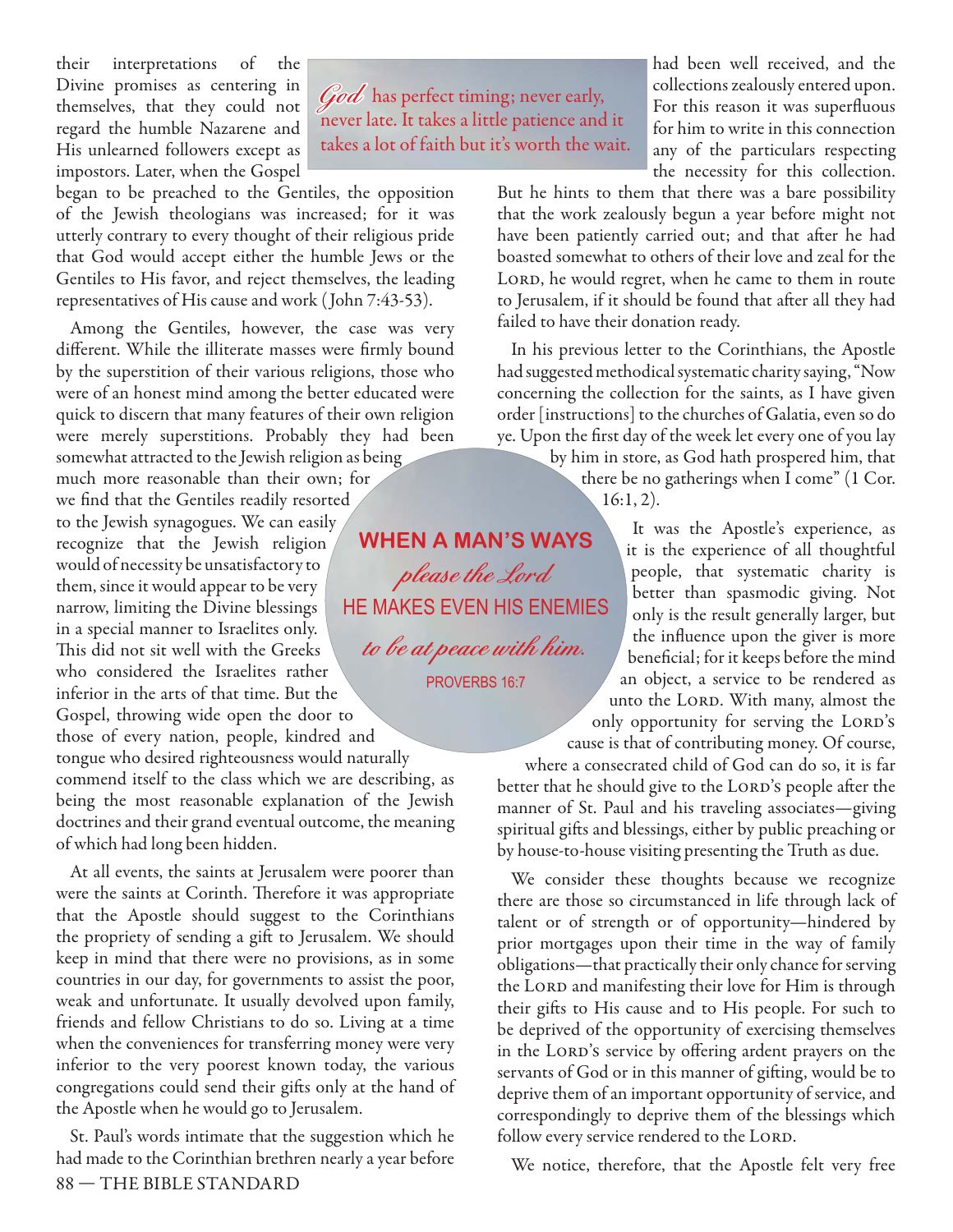to recommend to the Church the grace of giving and even to press upon them the fact that their liberality, in proportion to their ability, would in a large degree be an index of their love for the LORD and for the Gospel. But let us note in contrast with this fact, that the Apostle did not ask alms of these believers when first they received the LORD's grace, lest they should in any degree get the impression that the Gospel was being preached from greedy motives as for filthy lucre's sake. Accordingly we find that rather than mention money the Apostle preached to these very same Corinthians for more than a year without even a suggestion as to remuneration; that rather than be chargeable to any, he labored with his own hands at his trade of tent making; "After these things Paul departed from Athens, and came to Corinth; And because he was of the same craft, he abode with them, and wrought: for by their occupation they were tentmakers" (Acts 18:1, 3). 1 Cor. 4:12 adds "And labor, working with our own hands; being reviled, we bless; being persecuted, we suffer it."

Let us also note the change which the full appreciation of the Gospel wrought upon the believers at Corinth. At first they were so negligent of their privilege that seemingly they never even thought of volunteering financial assistance to the Apostle while he was serving them by the labor of his own hands and receiving some assistance from believers in other places. But after the grace of God had entered more fully into their hearts, they began to appreciate the value of the Truth which they had received and to realize that it had brought them priceless blessings of hope, joy, faith and character. Then they had zeal, a "forwardness," to do something financially in the LORD's service, which is commendable.

There is one who scatters, yet increases more; and there is one who withholds more than is right, but it leads to poverty. The generous soul will be made rich, and he who waters will also be watered himself. **Proverbs 11:24, 25** 

And now that the Apostle was absent from them, and after his course had proved to them that he sought not their money but themselves, to do them good, he felt free to draw their attention to the great blessing which would result from liberality in the LORD's cause in proportion to their ability and love. To impress this matter, he gave them a parable, saying, "He which soweth sparingly shall reap also sparingly; and he which soweth bountifully shall reap also bountifully" (2 Cor. 9:6). This reminds us of the

proverb, "There is that scattereth, and yet increaseth; and there is that witholdeth more than is meet, but it tendeth to poverty. The liberal soul shall be made fat: and he that watereth shall be watered also himself" (Prov. 11:24, 25). The evident lesson is that the LORD is pleased to see His people cultivate breadth of heart as well as of mind generosity in proportion to their knowledge of Him and of His generosity, which is the best example in giving.



We could at this time ask: how does our Lord view the gifts of His conse crate d children? Our Lord showed us how He measures our

gifts—that He esteems them not according to the amount given, but chiefly according to the spirit which prompts the gift-when He drew attention to the poor widow who cast two mites into the Temple treasury. "For all these have of their abundance cast in unto the offerings of God: but she of her penury hath cast in all the living that she had" (Luke 21:4). From the standpoint of His estimation, that poor widow had cast in a larger sum than had any of the wealthy who had given merely out of their abundance, and not to such an extent that they felt it. How many of the LORD's people would be more "fat" spiritually today, if they would give attention to the exercise of this talent, this opportunity for service, we cannot say. The Lord alone knows. But our good text makes it incumbent upon us to point out a privilege in this direction which is within the reach of the very poorest of the LORD's people.

No one should give to the extent of causing privation to those dependent upon him. Nor should anyone give to such an extent as to bring upon himself financial bankruptcy and cause losses to others. The Apostolic rule for systematic giving is that each one should lay by on the first day of the week according as God has prospered him  $(1 \text{ Cor. } 16:1, 2)$ . The degree of our prosperity should be the measure of our charity. Upon this, as upon every subject, the Scriptures inculcate the spirit of a sound mind.

Jehovah in 2 Cor. 9:7 brings to our attention the kind of giver He has pleasure in "Every man according as he purposeth in his heart, so let him give; not grudgingly, or of necessity: for God loveth a cheerful giver." Gifts bestowed in any other than a cheerful spirit might just as well not be given; for they will bring no blessing. God does not appreciate such giving. In His estimation gifts of time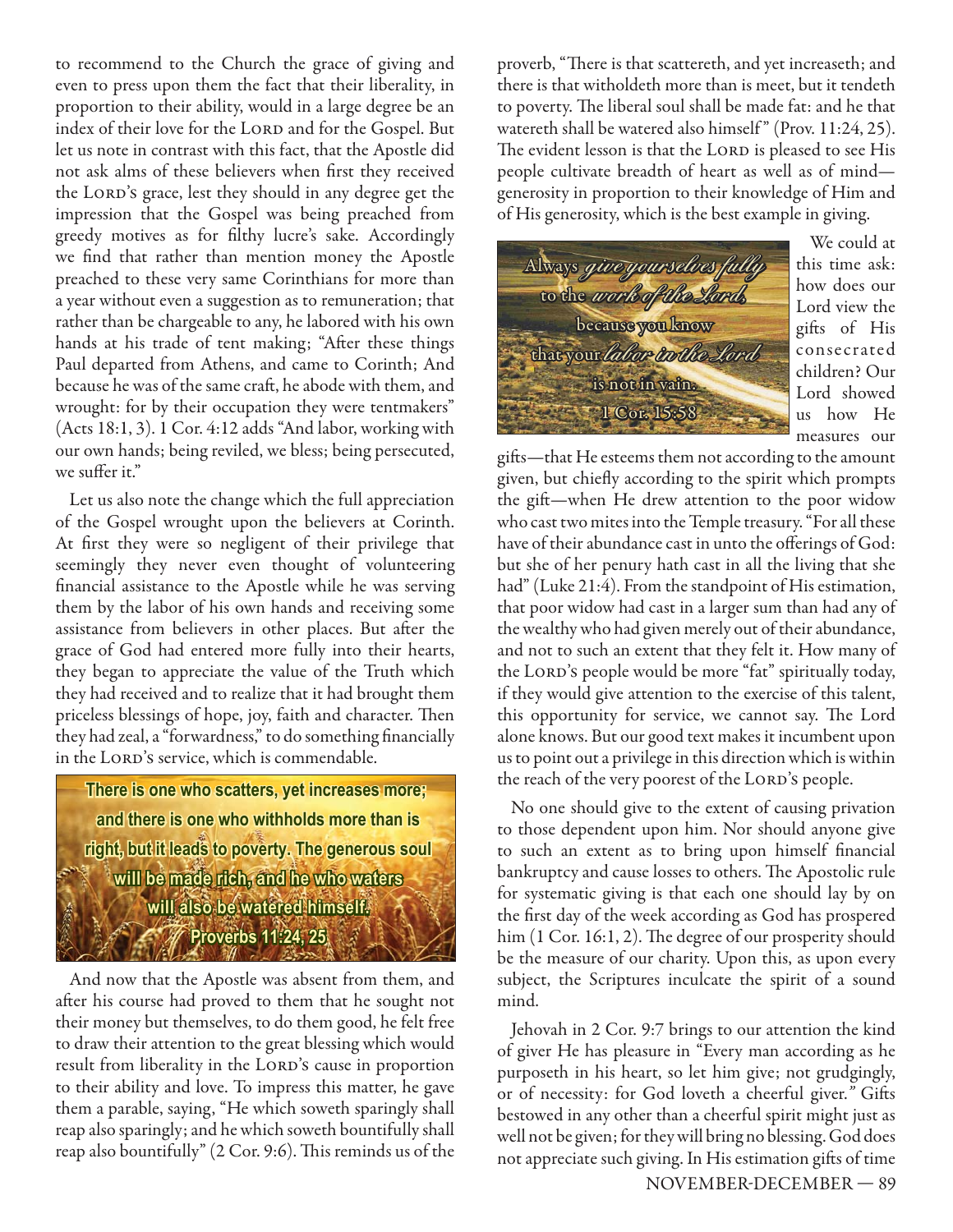or talent given in a grudging manor do not have the sweet odor that can be appreciated by Him. To be appreciated by God, the gift must be a thank-offering, prompted by a realization of our debt of everlasting gratitude to Him from whom comes every good and every perfect gift. And to such, the Apostle assures us, "God is able to make all grace abound" (2 Cor. 9:8). Whoever gives anything in the Divine service—time, talent, strength, money or influence—will find himself proportionately abounding in the different graces; for such are in the right attitude of heart to grow in grace. The Apostle seems to imply that such will have "sufficiency in all things," as well as be able to "abound in every good work." Sufficiency may not mean luxury and every comfort; but "all sufficiency" is gained always where there is "godliness with contentment." In proof that he is inculcating no new theory respecting the Divine care over those who are seeking to scatter to others a portion of the blessings that come to them, whether temporal or spiritual, the Apostle quotes in Psa. 112:9 and 2 Cor. 9:9, 10 "As it is written, 'He hath dispersed abroad; he hath given to the poor: his righteousness remaineth forever.' Now he that ministereth seed to the sower both minister bread for your food, and multiply your seed sown, and increase the fruits of your righteousness."

#### Don't look for love. Quietly give it away and let it find you back.

In 2 Cor. 9:11, St. Paul speaks of "being enriched in everything." We are not to understand him to mean that all of the LORD's people will

be enriched financially. St. Paul himself was an example of the fact that the LORD's people do not usually become wealthy. He is speaking of the enrichment of the heart. In another place he speaks of himself and his co-laborers in the Gospel work, "as poor, yet making many rich; as having nothing, and yet possessing all things" (2 Cor. 6:10). These faithful servants of God made many rich in hope, rich in faith, rich in love and in all the various concomitant graces which these qualities imply. They gave the true riches.

Our Lord Jesus Christ is the grandest example of self-denial in the interests of others. He was rich in the possession of the spiritual nature with all its glory and honor. Yet for our sakes He became poor, taking the human nature in order that He might redeem mankind. To this end He surrendered life itself at Calvary, that through His sacrifice we might become rich in the time of restitution spoken by the mouths of all the holy prophets. Oh the riches of Divine grace in Christ's gift, to the worthy ones, in the Earthly Kingdom blessings! But to attain this reward in the Earthly Kingdom we must study to be like Him, to have His Spirit and to share with others

whatever He may give us of either temporal or spiritual favors, either to feed or to clothe others, as circumstances may dictate to the willing heart.

Dear God, if today I lose my hope, please remind me that your plans are better than my dreams.

"Thanks be to God for his unspeakable gift." That gift is our Savior, our Redeemer ( John 3:16). In this connection it is impossible for us to tell

the riches of Divine grace toward us—the numberless blessings and mercies which are ours through our Lord. He represents to us the very fullness of every Divine provision for our eternal welfare. As yet, only the believers can now give thanks to God for His unspeakable gift. But by and by the whole world of mankind will be in a condition to recognize that gift and to render thanks. When, at the close of Christ's Millennial Mediatorial Reign for the restoration of the Adamic race to their original perfection, all willful sinners shall have been destroyed, then "every knee shall bow and every tongue confess, to the glory of God." Then every creature in Heaven, on earth and in the sea shall be heard saying, "Blessing, and honour, and glory, and power, be unto him that sitteth upon the throne, and unto the Lamb forever" for the unspeakable gift !





**WILL HIS WORK ENDURE** WILL "that Servant's" work endure?

Ah, yes! Of this we may be sure: For he was faithful, wise and true And brought forth truths, both old and new.

**Charles Taze Russell**

Though Satan's error now enshrouds And hides the light with darkest clouds, Our God will *shake* and then *remove*

 All things that He cannot approve. "Truth crushed to earth shall rise again" Helt And in its purity remain, Unconquered by the Devil's arts In even its minutest parts.

> Will "that Servant's" work endure? Ah, yes, with all that's good and pure! For sin and error flee away Before the light of coming Day!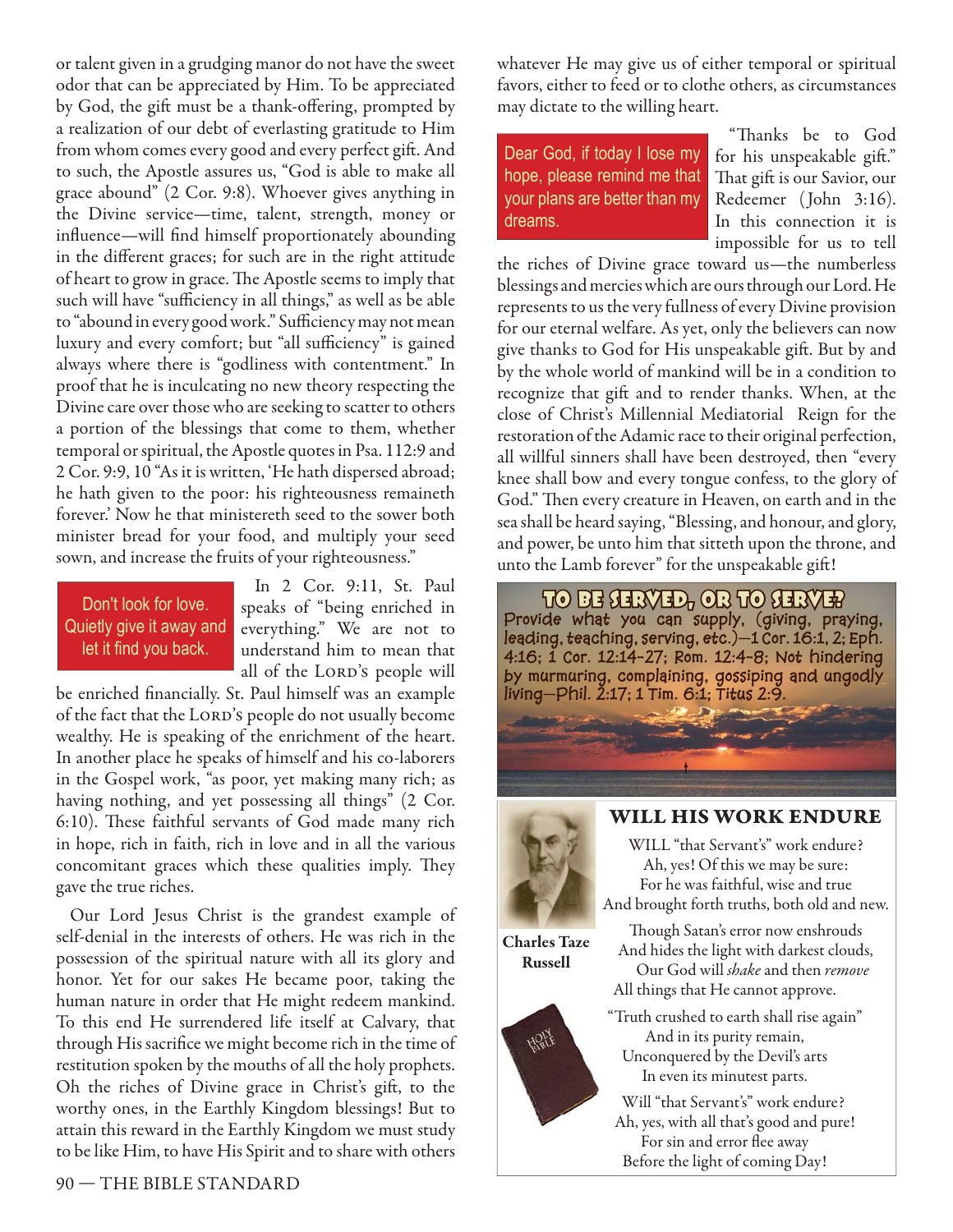

Our study is a most interesting one, relating to the birth of Jesus. The Scriptures are most careful to point out to us that He was not begotten after the usual manner-that He had no earthly father, but was begotten by the holy Spirit. The necessity for this is obvious. The holy Spirit was the life-giver, the mother the nourisher of the offspring. If Jesus had received His life from a human father it would have been tainted, imperfect, under condemnation of death—as with all humans. This would have frustrated any work on His part as the world's Redeemer, because no imperfect man could have redeemed a perfect one, as the Psalmist declares: "None of them can by any means redeem his brother, nor give to God a ransom for him" (Psa. 49: 7). God provided a ransom for him in order for Jesus to be able to give His life a redemptive price for Father Adam's life (and for the life of his race, forfeited by disobedience), it was necessary that He be perfect, sinless; as we read, "He was holy, harmless, undefiled, separate from sinners." And again, "A body have you prepared me," for the suffering of death (Heb. 10:5).



It is not enough, then, that we recognize Jesus as good, wellintentioned in mind. We must see in Him human perfection, sufficient as a sacrifice to offset the forfeited life of the first perfect

man, Adam. We must see also that He was begotten from above—that the holy spark of life in Him as the babe consisted of transferred life-principle from a pre-existent condition and person, mentioned by our Lord when He prayed, "Glorify me together with yourself, with the glory which I had with you before the world was." ( John 17:5). St. Paul explains to us that "He was rich, yet for your sakes He became poor, that you through His poverty might be rich" (2 Cor. 8:9).

#### **FOR OUR BENEFIT HE BECAME POOR**

Few babes in all Judea or in all the world were born in a more humble place than Jesus. Joseph and Mary had gone to their native city, Bethlehem, for the purpose of tax registration, under the imperial edict. The little city was crowded with others on similar errand. It came about that Jesus was born in a cattle stall, where Joseph and Mary had been compelled to lodge for the night. We cannot wonder that it is difficult for many to understand why our Heavenly Father sent forth His Son for our redemption under such lowly, unexpected conditions! Only those who have the spirit of the Divine plan, through the enlightenment of the holy Spirit, can appreciate the reasons.

#### **FEAR NOT! GOOD MESSAGE—ALL PEOPLE**

"While he yet spake, behold, a bright cloud overshadowed them: and behold a voice out of the cloud, which said, This is my beloved Son, in whom I am well pleased; hear ye him. " Matthew 17:5

The Message of the angels was surely an inspired one, fully in harmony with God's promise Abraham only an enlarged statement of the original—

that "all people" are to be blessed—and it was still good tidings and it still meant great joy; but now, two thousand years later, the Message pointed out the very individual through whom the good tidings would be fulfilled—the Babe of Bethlehem. The angelic announcement, "Fear not," is interesting. Humans realize that they are at the mercy of many forces mightier than they, and naturally have forebodings. They find it difficult to believe that God is really gracious and loving. The gods of the heathen nations are ferocious, unloving and unlovable. But the God of all grace, the Father of mercies, is a God of love, who delights to use His Divine power for the blessing and uplifting of His children. Therefore His pity-love stands alone in sending the Message of "good tidings of great joy unto all people," as well as in sending His Only Begotten Son, at great cost, to be man's Redeemer—that He might be just and still be the justifier of those who believe (Rom. 3:26).

The Message declared that a Savior had been born—the Anointed, the Lord. He was to be the antitypical Moses, the antitypical Aaron, the antitypical Melchisedec, the antitypical David. In addition to the qualities pictured in these various typical characters, He was also the Son of the Highest. He was to be the Savior—the Deliverer—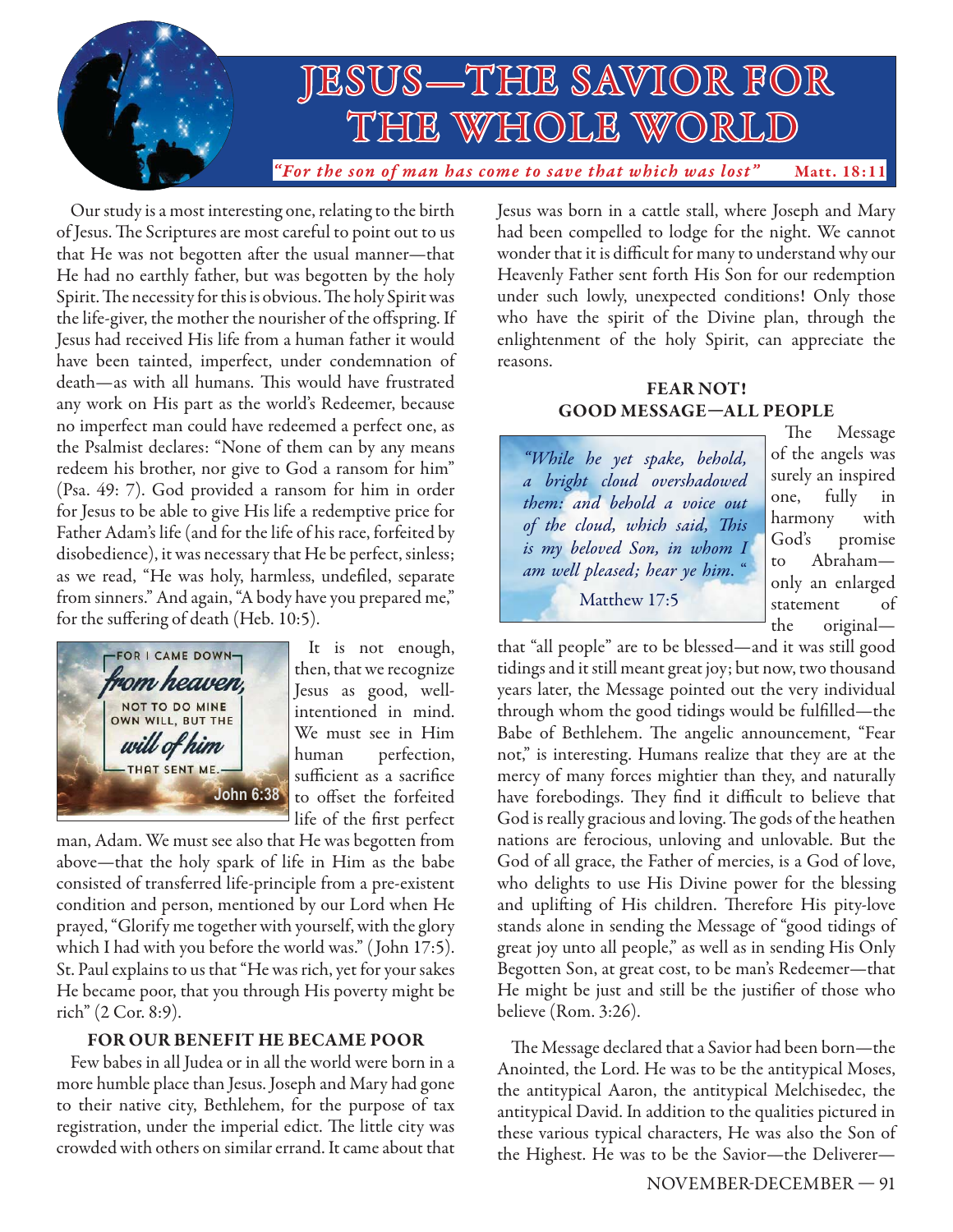the Mediator of the New Covenant, so long looked for, hoped for, and prayed for.



#### **"A SAVIOR"**

There is a special force or meaning in this word "Savior"—it signifies *Life-giver*. In the Syriac version, the word is translated "life-giver"; and Syriac was likely the language spoken by Jesus and others of Palestine at that time. Is there not a special appropriateness in this name Life-giver? What had man lost, and what would he wish to have back? The Scriptures answer that Adam lost life and came under the penalty "Dying you shall die." He did not lose heaven, for he never possessed it. He lost earthly life, an Edenic home, human perfection. Jesus declared that He "came to seek and to recover that which was lost" "For the Son of man is come to seek and to save that which was lost" (Luke 19:10, Matt. 18:11).

As we have seen, He was provided with a perfect human life, "that he by the grace of God should taste death for every man," (Heb. 2:9) and that by suffering the penalty of the sinner—the just for the unjust—He might become the purchaser or the Redeemer of Adam and all his race, with a full right to restore to perfect life all that was lost, as many as would receive it at His hand. Throughout His entire Messianic reign of a thousand years He will be the world's Life-giver, raising the willing and obedient up out of sin and death conditions, to perfection and everlasting life and earthly human blessings.



But our Lord also does a work for the Church, the "elect," His bride and joint-heir in the Kingdom, and this blessing to the Church begins before the setting up of His Kingdom. The Church were, "by nature children of wrath even as others," but they are not to be restored to what was lost. The offer to them was that they would become copies of the Redeemer and lay down their lives, walking in His footsteps, and that He would make up for all their deficiencies and that the Father of Mercies would bring them like their Lord to the Divine nature, and assist them in "making their calling and election sure" to the heavenly state which God had promised them, for if they suffered with Him, they shall also reign with Him; if they die with Him, they shall also live with Him (2 Tim. 2:11, 12).

#### **THE HALLELUJAH CHORUS**

In verse 14 we have a kind of Hallelujah chorus and angelic response to the Message of the angel already given. A heavenly host sang, "Glory to God in the highest, and on earth peace, good will toward men." How grand! How inspiring! But we see not yet this glorious picture achieved. The proper glory to God is not yet rendered on earth as it is in heaven. Nor does peace yet wave her banner, even over so-called Christian nations.



What is the matter? The Apostle said, that it is a secret, a mystery, hidden from past ages and dispensations! The mystery is that God not only intends to have Jesus for His Anointed One, to rule and bless the world, but has foreordained also a company of footstep followers to be with Him and share His work, and this entire Gospel Age has

been devoted to the work of selecting this class, variously called the Body of Christ and the "espoused virgin," which has, at the Second Coming of the Lord, become "the bride, the Lamb's wife" and joint-heir.

Let us thank and praise God and Jesus, especially during this season, for the precious gift to mankind in the great Ransom-sacrifice of Jesus Christ, and also for His and His Bride's resurrection and ministry on our behalf (Rev. 1:18).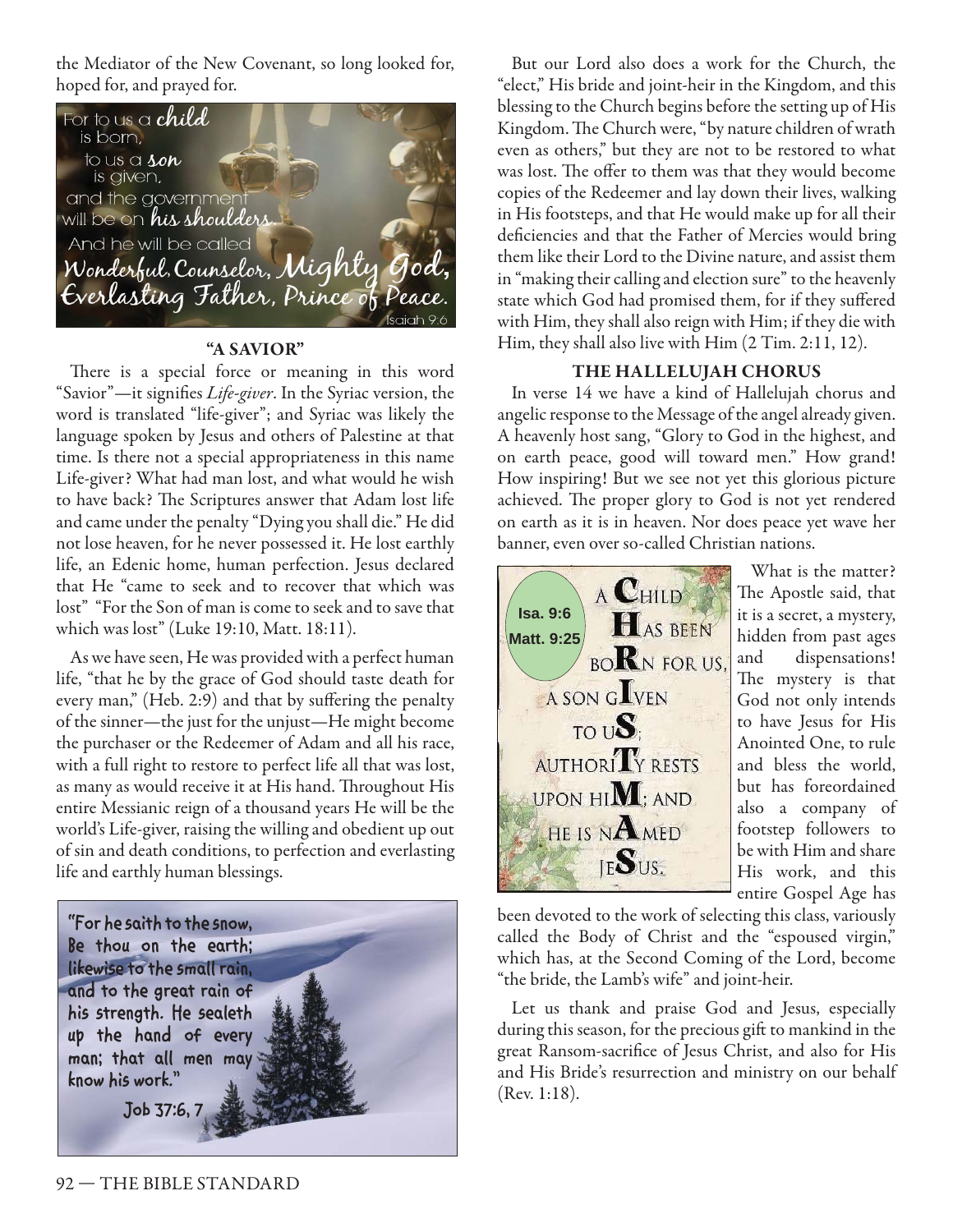# PRAYER FOR THE AFFL

The world of mankind is full of suffering under the rule of the god of this present evil world (Satan— 2 Cor. 4:4). The need to seek help from a higher power during a time of great affliction when one is overwhelmed with fear is powerful. With forty-four world religions plus the many sects with specific beliefs, we would ask, who can

pour out his complaint before the LORD using the words of Psalms 102:1, 2 "Hear my prayer, O LORD, and let my cry come unto thee: Hide not thy face from me in the day I am in trouble; incline thine ear unto me; in the day when I call answer me speedily"?

Of the multitude of religious beliefs in the world only the true Christian has the privilege to call out in the time of affliction to Jehovah through the Lord Jesus! When someone becomes a Christian by trusting in the sacrifice of Christ alone for the forgiveness of his sins, then the consecrated person receives God's holy Spirit which is the new heart, mind and will. Because the person has been changed from the inside, he does not desire to do those things that are contrary to God. Therefore, he will naturally desire to seek a place of worship, to do good, to be honest, to use the privilege of prayer that comes with consecrating oneself to God. Oh, he wants to please God from the inside, so being a Christian means that you have encountered the true and loving God and that you have undergone a change in your heart and soul. It means that you are not restricted to the laws of right and wrong in order to please God, rather you now have the desire to seek Him in prayer and ask for His forgiveness of sins. To be a Christian means to follow Christ, to desire Him, to fellowship with Him, to be in-dwelt by Him and to bring glory to His name.

Peter when speaking of Jesus, did not say, He was, as one of the great teachers of the world and as worthy to be heard as Moses or others; neither did he say, it makes no difference whether you ever hear of the historic Christ or not, as some false teachers now declare. Peter's Spirit-inspired teachings were not at all in harmony with what is known as the "new theology," or with what are known as "higher criticism," advocated by many of the "great theologians" of our day. Peter gave the message direct and with force—"There is none other name under heaven, given among men, whereby we must be saved" (Acts 4:12). In these words he told his learned hearers that there was no hope of salvation, in Moses and in the Law, any more than in the heathen systems of theology that knowledge of, and faith in, and obedience to Christ was the only God-appointed way of salvation.

The Center for the Studies of Global Christianity in the United States says about 100,000 Christians die every year because of their religious beliefs. The world governments

"Hear my prayer, O LORD, and let my cry come unto thee:  $H$ ide not thy face from me in the day I am in trouble; incline thine ear unto me: in the day when I call answer me speedily."  $-\frac{\text{Psalm }102:1, 2}{\text{Psalm }102:1, 2}$ 



are ill-prepared to protect the rights of Christian believers as they, in desperation, try to bring peace to the world. Jeremiah 8:11 "Peace, peace; when there is no peace." The attack on Christians has become a planned genocide against them by Islamic insurgents. Because of this action against the Christian world

prayers have been called for by all Christian leaders. With this thought in mind perhaps it would be proper to exercise our minds about prayer. From a Biblical viewpoint can a Christian prayer be offered in public? Yes! However some Christians have taken a misguided view of this subject.

Our Lord, after reproving the custom of the Pharisees, of standing on the street corners to pray, to be seen of men and to be thought pious, said in Matt. 6:6 "But thou, when thou prayest, enter into thy closet [private place], and when thou hast shut thy door, pray to the Father which is in secret; and thy Father which seeth in secret shall reward thee openly." From this, and from the fact that Jesus Himself frequently retired for prayer to the mountain solitude, quite a few earnest souls have concluded that only private prayers are approved and they have, we believe, done themselves injury.

Our Lord Himself set us the example of offering prayer in public, not only in the presence of His disciples frequently, but also in the presence of unbelievers at least once—at the tomb of Lazarus (John 11:41, 42). That which is generally termed "The Lord's Prayer" was not only uttered in the presence of the disciples, but is an example of a collective prayer. It addresses Our Father, not My Father; it requests forgiveness of our sins, not my sins; as we forgive others, not as I forgive others. Also, His prayer in John 17 was evidently a public prayer, before the disciples; else it could not have been recorded by one of them.

The Apostles, guided by the same holy Spirit, not only prayed to the Father in secret, but also prayed publicly before the Church and exhorted and instructed others respecting such public, congregational prayers. Frequent mention is made of the gathering of the Church for prayer, when it is not stated that they prayed audibly, and where the fact is not proved by the narration of the petition; but it is not reasonable to suppose that they gathered for prayer and that each then prayed privately and secretly. Besides, in some instances the record states that they prayed publicly "Peter therefore was kept in prison; but prayer was made without ceasing of the church unto God for him" (Acts 12:5 see also Acts 20:36; 21:5). St. Paul clearly teaches that prayer and giving of thanks before the Church is to be done in an audible voice and in a common tongue, in order that the hearers of the prayer may be edified (1 Cor. 14:14-17).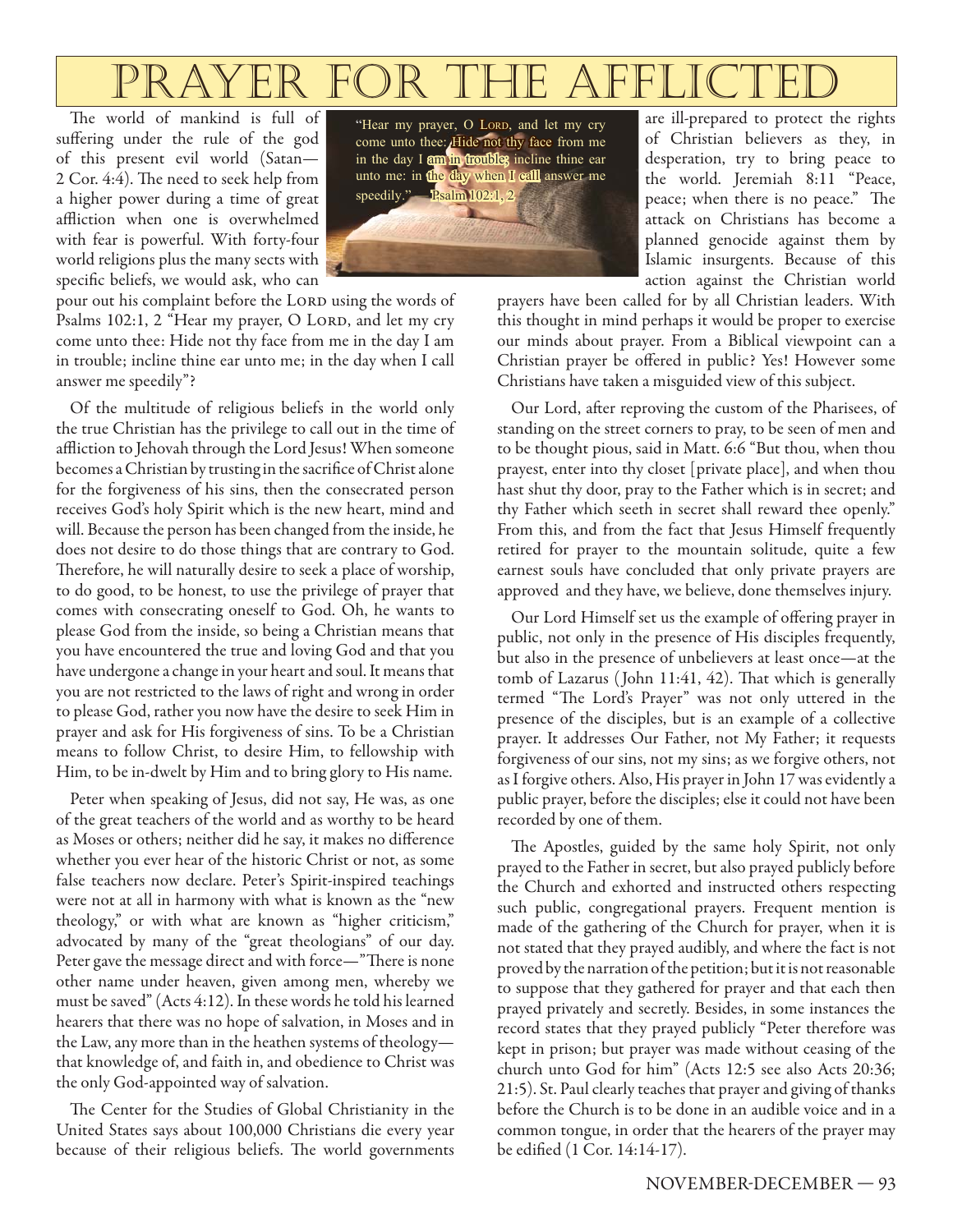#### "Prayer is not conquering God's reluctance; it is laying hold upon God's willingness."

However, we have no sympathy with the custom of some of pretending to pray to God, while really

addressing the congregation. Though our prayer should be distinct and intelligible to the audience, in order that the hearers may be profited by being able to join sympathetically and make the prayer their own, yet the prayer should be addressed to God and not to men. Neither do we have any sympathy with the custom of opening Political Conventions, Legislative Assemblies, lodges, etc., with prayer. Since these are not meetings of the Church they can (as meetings) have no recognition from God, from the standpoint of having the right of petitioning Him in prayer as His children. Only the consecrated have such a prayer relationship: "If ye abide in me and my words abide in you, ye shall ask what ye will and it shall be done unto you" (John 15:7). Therefore, if delegates to a Political or Legislative Assembly, etc., be consecrated Christians, they as such always have access to God by prayer.

Let us now consider some Scripture about a non-Christian pleading for mercy. "And the publican, standing afar off, would not lift up so much as his eyes unto heaven, but smote upon his breast, saying, God be merciful to me a sinner" (Luke 18:13). Sinners have no right to pray to God, for "God heareth not sinners" ( John 9:31). "And when ye spread forth your hands, I will hide mine eyes from you: yea, when ye make many prayers, I will not hear: your hands are full of blood" (Isa. 1:15, see also Job 27:9; Prov. 1:28, 29; 28:9; Psa. 66:18). "Christ is the way, the truth and the life, and no man cometh unto the Father but by Him" ( John 14:6). While father Adam was created a son of God and then had access to his Father, yet this relationship and its privileges were cut off when he rebelled and was sentenced as a sinner to death all relationship was severed, all rights and privileges were forfeited. True, God has mercifully provided a ransom-price for Adam and his race and man can obtain reconciliation through the precious blood of the Redeemer and through Him a return to all the privileges, communion and favors lost in Adam; but this provision is restricted: petitioning God in prayer is not for everyone; it is open only to those who, desiring to flee away from sin, come to a knowledge of the Savior, accept the favor of God and consecrate their lives to Him, coming into covenant relationship with Him.

In Isa. 64:6 "But we are all as an unclean thing, and all our righteousnesses are as filthy rags; and we all do fade as a leaf; and our iniquities, like the wind, have taken us away." In Isa. 61:10 provision is made for these, that they may divest themselves of the filthy rags of their own righteousness and put on the robe of Christ's righteousness through faith and consecrate their lives to God; and they are prepared to be introduced to the Father as redeemed and restored reconciled to God by the death of His Son, Jesus Christ, our Lord. Then, and not until then, should we expect that their prayers would be acceptable before God. None will be

name under heaven given among men, whereby we must be saved (Acts 4:12), and refusing His invitation to give full allegiance to Him (Prov. 23:26; Rom. 12:1). Before today's consecrated and before Jesus came and consecrated for His Church a new and living way (Heb. 10:20), God, who counts those things which were not (but which He has determined shall exist) as though they were (Rom. 4:17), extended to the Ancient Worthies a covenant relationship through their typical sacrifices, which pointed forward to Calvary's cross, and through their faith, which was counted unto them for righteousness (Rom. 4:3). Verse 5 "But to him that worketh not, but believeth on him that justifieth the ungodly, his faith is counted for righteousness." Verse 6 "Even as David also describeth the blessedness of the man, unto whom God imputeth righteousness without works." These faithful ones of old also had the privilege of prayer, seeing they were in covenant relationship with God through faith.

heard and accepted by the Father, while rejecting the only

The Apostle Paul, addressing the Church of the Gospel Age, who through Christ have found the way back to sonship and fellowship with the Father, says "Now therefore ye are no more strangers and foreigners, but fellow-citizens with the saints, and of the household of God. For through him [Christ] we . . . have access by one spirit unto the Father" (Eph. 2:19, 18). "Having therefore, brethren, boldness to enter into the holiest by the blood of Jesus . . . let us draw near with a true heart in full assurance of faith" (Heb. 10:19-22). "Let us therefore come boldly unto the throne of grace, that we may obtain mercy, and find grace to help in time of need" (Heb. 4:16).

Do not go to the Lord with the solution—go with faith!

Here, then, is what we hold to be the Scriptural line on this important

subject: (1) Prayer is the privilege of consecrated believers only, reconciled children of God in covenant relationship with Him. (2) It is appropriate for such children of God to pray collectively as well as individually and privately. (3) At a meeting of God's children, the fact that unbelievers might be present would not make prayer improper, because it is a meeting of the Church, the consecrated, and not a meeting of the unregenerate, or under their control. (4) Prayer from the congregational standpoint is not proper at Political, Legislative, Social, Educational, and other meetings which are not meetings of the LORD's consecrated followers, who only have the prayer relationship with their covenant God. Even though some of the sons ( John 1:12) of God be present at such functions, the meetings are worldly meetings, not directly amenable to the Word and Spirit of God. If Christians find it advisable to attend such meetings, let them attend as citizens and not as Church members; and instead of praying as a part of a worldly assembly, their prayers could be made individually, in secret. "Unto the wicked God saith, What hast thou to do to declare my statutes, or that thou shouldest take my covenant in thy mouth? Seeing thou hatest instruction, and castest my words behind thee" (Psa. 50:16, 17).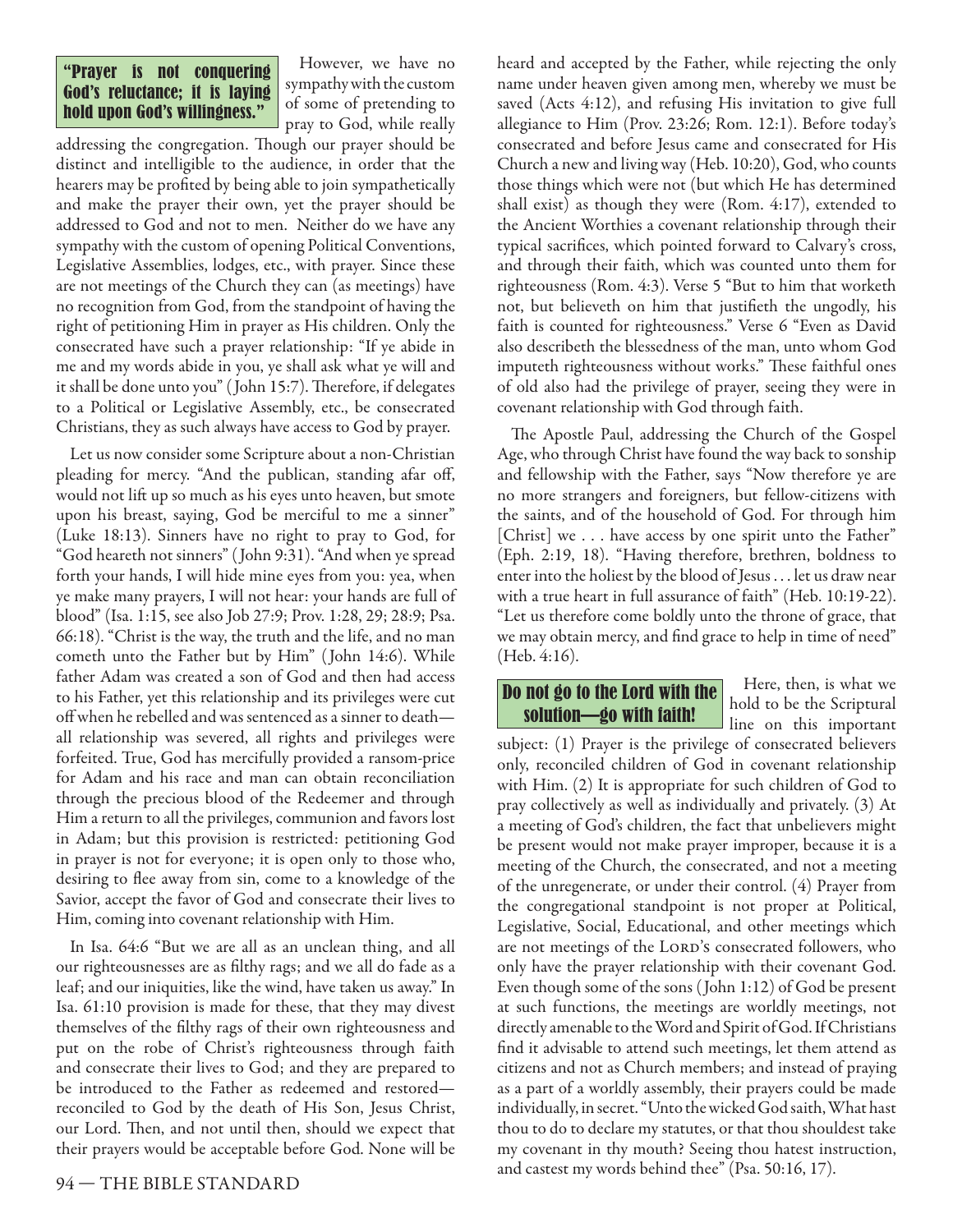

The Jewish nation, failing to keep the Law Covenant of Sinai, failed to make good as the Seed of Abraham fit to bless the world. Then the due time came for God to provide Messiah-Redeemer and Deliverer for Israel and all peoples. He would become flesh, of Abraham's family, fulfil the Law Covenant terms, and then by self-sacrifice would become Abraham's Seed on the Spirit plane, able to succor all who would come to the Father through Him.

In St. John's Gospel (1:1-5) Jesus in His pre-existent condition is described as the Word of God, or Logos, "The Firstborn of all Creation."—Colossians 1:15.

Ancient kings addressing their people sat behind a lattice, in front of which stood a representative who uttered the king's message to the people. Such representative was called the Logos—the king's word, or mouthpiece. The illustration is forceful, beautiful, when applied to God's Only Begotten Son, through whom God speaks to humanity—to the Church now, to the world shortly, through the Messianic Kingdom.

The literal translation of John 1:1 throws much light upon a subject hitherto dark. "In the beginning was the Logos, and the Logos was with the God, and the Logos was a God; the same was in the beginning with the God. All things were made by Him, and without Him was not one thing made that was made. The Logos was made flesh and dwelt among us, and we beheld His glory, as the glory of the Only Begotten of the Father." Jesus tells us the same thing in other language, saying, "He was the beginning of the creation of God." (Rev. 3:14.) "He was the beginning and the ending, the first and the last, the Alpha and the Omega." (Rev. 21:6.) The thought is clear; Jehovah God directly created no other being than the Logos, and Him very great and in the likeness of Jehovah. How distinctly, yet briefly, all this is stated by St. John!

Next in the Divine Program was the annunciation to Mary, then, the greatest event of history, the birth of our Redeemer.

#### **Questions for Lesson 54**

- 1\* Who failed to keep the Law Covenant and become the Seed of Abraham? Par. 1
- 2\* In due time who did God provide for Israel and all peoples?
- 3\* What would He have to become? What would He have to fulfill?
- 4\* How is Jesus described in His pre-existent condition? John 1:1-5. Par. 2
- 5\* Who was the only direct creation of the Father? Col. 1:15. See Expanded Biblical Comments on this Passage.
- 6\* In ancient times how was the king's message given to the people? Par. 3
- 7\* What was the king's representative called?
- 8\* Who can the illustration be applied to?
- 9\* Through whom did God speak to the Church and will to the world shortly?
- 10 What does the literal translation of John 1:1 bring to us? Par. 4
- 11 Was Jesus the God or a God? Studies, Vol. 5, pages 85, 86.
- 12\* Who made all things?
- 13 What other Scriptures tell us the same thing?
- 14\* Is the thought clear on who Jehovah God created?
- \* The questions marked with an asterisk are especially for children.

**Visit us at: www.biblestandard.com Bible Questions? email: biblequestion@biblestandard.com**



If you have enjoyed this series of studies from "THE PH DRAMA OF CREATION," you may wish to purchase the bool its accompanying study guide prepared with questions for adults and children. We have a new shipment of these books in an attractive soft-cover binding.

|             | HOTO THE PHOTO DRAMA OF CREATION               | \$6.40 |
|-------------|------------------------------------------------|--------|
|             | k and STUDY GUIDE                              | \$5.75 |
| المدف مامال | both PHOTO DRAMA AND STUDY GUIDE (set) \$11.00 |        |